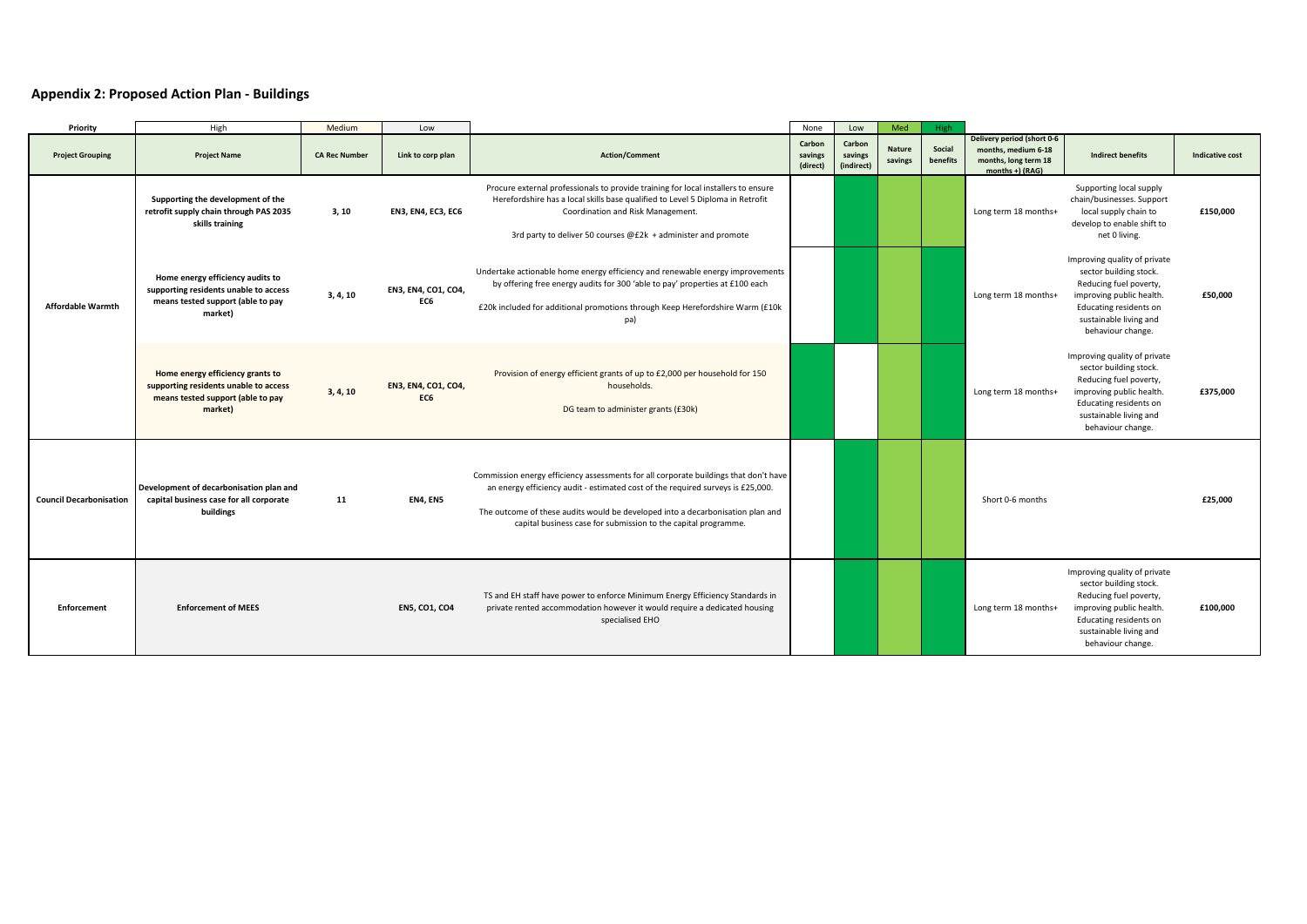## **Appendix 2: Proposed Action Plan - Transport**

| Priority                                                    | High                                                                             | Medium               | Low                       |                                                                                                                                                                                                                                                                                                                                                                                                                                                                                       | None                          | Low                             | Med                      | High               |                      |                                                                                       |                        |
|-------------------------------------------------------------|----------------------------------------------------------------------------------|----------------------|---------------------------|---------------------------------------------------------------------------------------------------------------------------------------------------------------------------------------------------------------------------------------------------------------------------------------------------------------------------------------------------------------------------------------------------------------------------------------------------------------------------------------|-------------------------------|---------------------------------|--------------------------|--------------------|----------------------|---------------------------------------------------------------------------------------|------------------------|
| <b>Project Grouping</b>                                     | <b>Project Name</b>                                                              | <b>CA Rec Number</b> | Link to corp plan         | <b>Action/Comment</b>                                                                                                                                                                                                                                                                                                                                                                                                                                                                 | Carbon<br>savings<br>(direct) | Carbon<br>savings<br>(indirect) | <b>Nature</b><br>savings | Social<br>benefits | Delivery period      | <b>Indirect benefits</b>                                                              | <b>Indicative cost</b> |
| <b>Schools Transport</b>                                    | <b>School Travel Plan Support</b>                                                | 12, 22, 23           | EN2, EN3, EN5, CO1        | In support of the ongoing school travel plan work (until July 2022), this proposals is<br>for a dedicated full time officer on a fixed term two year contract to support schools<br>in the implementation of their travel plans.<br>This will align closely with the wider transport strategy which will also take specific<br>account of school needs.<br>A grant would be available to schools of up to £5k per school with a total pot of<br>£100k over the two years of the post. |                               |                                 |                          |                    | Long term 18 months+ | Behaviour change of both<br>pupils and their families,<br>'pester power'.             | £200,000               |
|                                                             | Decarbonising / Electrifying the school<br>transport fleet                       | 12, 15, 16, 22, 23   | EN3, EN5                  | Feasibility study and development of a capital bid to upgrade schools transport to<br>electric vehicles.                                                                                                                                                                                                                                                                                                                                                                              |                               |                                 |                          |                    | Medium 6-18 months   | Reducing councils carbon<br>footprint, improving air<br>quality.                      | £50,000                |
|                                                             | <b>Active Travel - Walking</b>                                                   | 12, 13, 17, 18       | <b>EN2, EN3, CO1</b>      | Continuation of active travel promotion for walking following end of existing external<br>grant funding from the DfT<br>To include:<br>Work in primary schools to support Walk to School promotion<br>Signposting local walking routes<br>Free to join app and website for Get Walking<br>Led walks and Nordic Walking courses covering City and Market Towns                                                                                                                         |                               |                                 |                          |                    | Medium 6-18 months   | Benefits to air quality and<br>public health including<br>physical and mental health. | £25,000                |
| <b>Supporting the Uptake of</b><br><b>Electric Vehicles</b> | On Street Residential Charge Points<br>Scheme (ORCS)                             | 15, 16               | <b>EN3, EN4, EN5, EC1</b> | Installation of 10 on street residential charge points at locations already identified<br>across the county with Parking Strategy and Highways teams.<br>This would seek to use climate funding to match an existing EST grant to install these.                                                                                                                                                                                                                                      |                               |                                 |                          |                    | Long term 18 months+ | Supporting the uptake of<br>EVs more broadly.                                         | £50.000                |
|                                                             | Taxi and private hire low carbon strategy<br>and business case for EV car leases | 15, 16, 17           | EN3, EC6                  | Essential to undertake in consultation with taxi trade. Herefordshire Council to<br>undertake/commission a feasibility study to develop a combined electric vehicle<br>strategy covering the use of taxi and private hire vehicles.<br>This would include the development of a capital business case to operate a low cost<br>lease scheme for to support operators to reduce costs and emissions by switching to<br>electric vehicles.                                               |                               |                                 |                          |                    | Medium 6-18 months   | Enabling people to live<br>independent lives more<br>sustainably.                     | £25,000                |
|                                                             | <b>Further Deployment of Rapid Charge</b><br><b>Points</b>                       | 15, 16               | <b>EN3, EN4, EN5, EC1</b> | Feasibility study for a rapid charge point to be installed in Ledbury, Kington and<br>Bromyard each to ensure all Market Towns have an EV rapid charge point.<br>Then commissioning the installation at the preferred locations.                                                                                                                                                                                                                                                      |                               |                                 |                          |                    | Long term 18 months+ | Supporting the uptake of<br>EVs more broadly.                                         | £200,000               |
| <b>Community Transport</b>                                  | <b>Community Uber</b>                                                            | 13, 16, 17           | <b>EN3, CO5, EC4</b>      | Feasibility study for a community real time car share scheme                                                                                                                                                                                                                                                                                                                                                                                                                          |                               |                                 |                          |                    | Short 0-6 months     | Enabling people to live<br>independent lives more<br>sustainably.                     | £50,000                |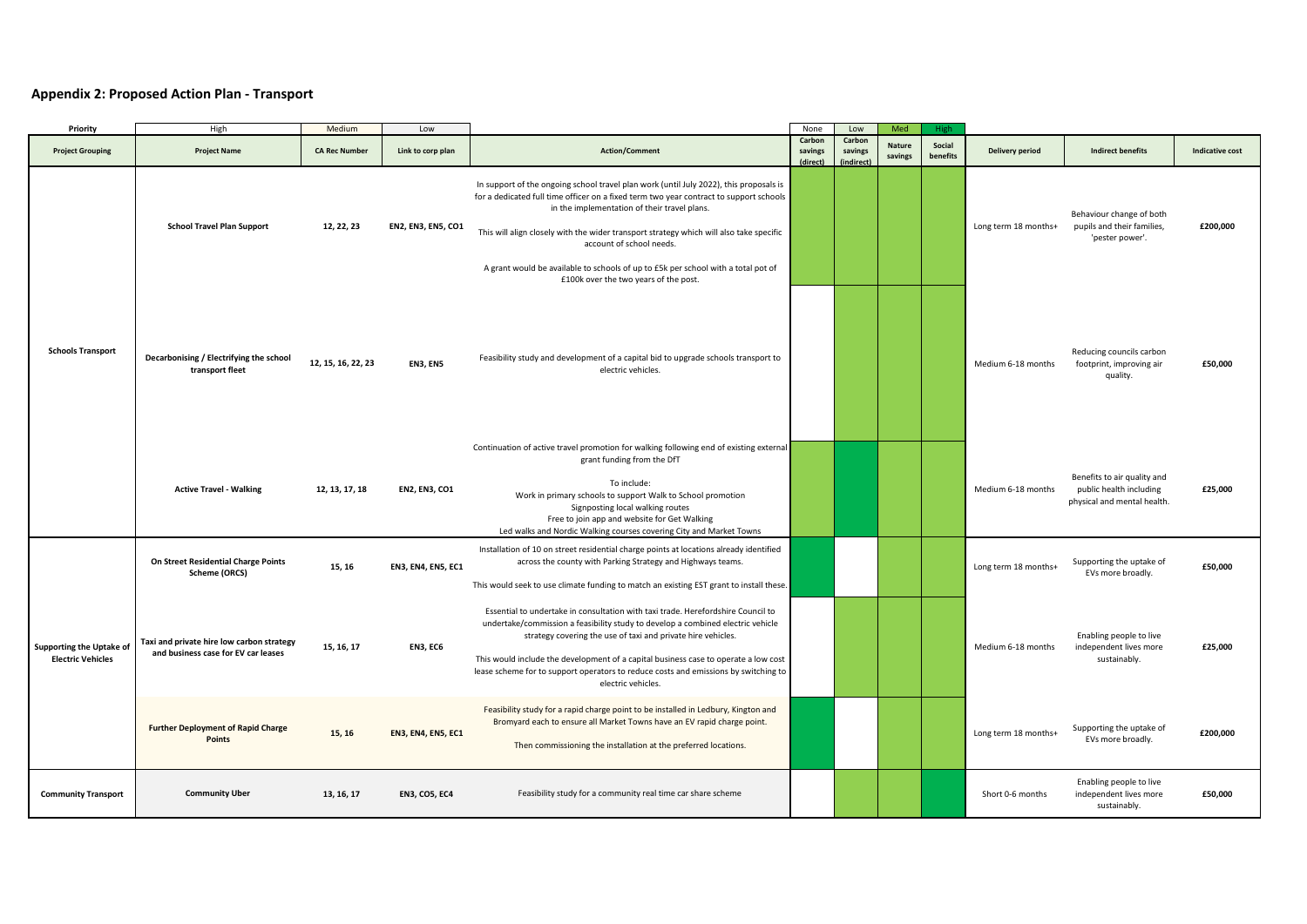## **Appendix 2: Proposed Action Plan - Land Use, Food and Farming**

| Priority                                         | High                                                        | Medium               | Low                             |                                                                                                                                                                                                                                                                                                                                                                                                                                                                                                                                                                             | None                          | Low                             | Med                      | High               |                                                                                             |                                                                                                                                                                                       |                        |
|--------------------------------------------------|-------------------------------------------------------------|----------------------|---------------------------------|-----------------------------------------------------------------------------------------------------------------------------------------------------------------------------------------------------------------------------------------------------------------------------------------------------------------------------------------------------------------------------------------------------------------------------------------------------------------------------------------------------------------------------------------------------------------------------|-------------------------------|---------------------------------|--------------------------|--------------------|---------------------------------------------------------------------------------------------|---------------------------------------------------------------------------------------------------------------------------------------------------------------------------------------|------------------------|
| <b>Project Grouping</b>                          | <b>Project Name</b>                                         | <b>CA Rec Number</b> | Link to corp plan               | <b>Action/Comment</b>                                                                                                                                                                                                                                                                                                                                                                                                                                                                                                                                                       | Carbon<br>savings<br>(direct) | Carbon<br>savings<br>(indirect) | <b>Nature</b><br>savings | Social<br>benefits | Delivery period (short 0-6<br>months, medium 6-18<br>months, longterm 18<br>months +) (RAG) | <b>Indirect benefits</b>                                                                                                                                                              | <b>Indicative cost</b> |
| <b>Protecting and Enhancing</b><br><b>Nature</b> | <b>Local Nature Recovery Strategy</b>                       | 25, 26, 30           | EN3, EN5, EN6, EN7,<br>EC5      | Officer capacity to engage partners including Natural England, the LNPs and other<br>key stakeholders, lead the development of a partnership Local Nature Recovery<br>Strategy for Herefordshire which is based on strong evidence and data.                                                                                                                                                                                                                                                                                                                                |                               |                                 |                          |                    | Medium 6-18 months                                                                          |                                                                                                                                                                                       | £50,000                |
|                                                  | <b>NRN Mapping</b>                                          | 25, 26, 30           | EN3, EN5, EN6, EN7,<br>EC5      | Develop a comprehensive detailed interactive (user friendly) mapping system of all<br>the existing nature-based systems (green and blue infrastructure; habitats and<br>species), with a series of related overlays of all other systems and planning matters to<br>better inform development and biodiversity values                                                                                                                                                                                                                                                       |                               |                                 |                          |                    | Medium 6-18 months                                                                          | Improving the counties<br>natural environment will<br>improve air quality, access<br>to nature helps physical and<br>mental health. Natural<br>environment sequestrates<br>carbon.    | £125,000               |
|                                                  | Comprehensive review, and update of<br><b>HBRC</b> datasets | 25, 26, 30           | <b>EN3, EN6, EN7, EC5</b>       | Working with Herefordshire Biological Records Centre (HBRC), undertake a robust<br>and comprehensive review, and update of the existing datasets - especially the Local<br>Wildlife sites data, to ensure they are fit for purpose, made more accessible via GIS,<br>and encourage the public to provide updates to the HBRC and better utilise this<br>resource to seek opportunities for improved management of Herefordshire's natural<br>environment.                                                                                                                   |                               |                                 |                          |                    | Medium 6-18 months                                                                          |                                                                                                                                                                                       | £50,000                |
| Tree planing across the<br>County                | <b>County Jubilee Forest</b>                                | 25, 27, 29, 30       | <b>EN3, EN6, EN7, EC5</b>       | Feasibility study to develop a new Jubilee Forest                                                                                                                                                                                                                                                                                                                                                                                                                                                                                                                           |                               |                                 |                          |                    | Short 0-6 months                                                                            |                                                                                                                                                                                       | £25,000                |
|                                                  | <b>Herefordshire Tree Strategy</b>                          | 25, 26, 30           | <b>EN3, EN6, EN7, EC5</b>       | Aligning with the priorities of the LNRS findings, lead the development of a<br>countywide partnership Herefordshire Tree Strategy, incorporating the work HC<br>undertakes on its own estate, along with partnership working to increase tree<br>coverage in the County, ensuring a joined-up approach to tree planting, funding<br>approaches, tackling tree diseases and targeted action.<br>Need to link to LNRS and engagement activity                                                                                                                                |                               |                                 |                          |                    | Medium 6-18 months                                                                          | Improving the counties<br>natural environment will<br>improve air quality, access<br>to nature improves physical<br>and mental health. Natural                                        | £50,000                |
|                                                  | <b>HC Tree Management Plan</b>                              | 26                   | EN3, EN5, EN6, EN7,<br>EC5      | Undertake actions to better manage and increase trees on HCs own estate:<br>. Update / Audit of HC owned highway and other trees to be used as carbon off-<br>setting as part of the council's Carbon Management Plan;<br>· Identify HC owned 'left-over' land (highway land, edges of HC owned parks, service<br>surplus estate) suitable for planting with trees;<br>. Update Highway Tree Guidance on new developments and retrofit tree planting<br>ensuring 'the right tree in the right place'; and<br>• A programme to manage Ash Dieback (and other tree diseases). |                               |                                 |                          |                    | Medium 6-18 months                                                                          | environment sequestrates<br>carbon.                                                                                                                                                   | £25,000                |
|                                                  | Riparian buffer and nature recovery grant<br>schemes        | 27, 30               | EN3, EN5, EN6, EN7,<br>EC1, EC5 | Capital grant scheme for farmers adjacent to the River Lugg, River Wye and<br>tributaries to develop riparian buffer strips with increased planting to reduce<br>phosphate run off into the river and to improve biodiversity corridors along the<br>watercourses<br>DG team to administer grants                                                                                                                                                                                                                                                                           |                               |                                 |                          |                    | Medium 6-18 months                                                                          | Reduces impact of flooding,<br>enables building of more<br>homes across the county.                                                                                                   | £250,000               |
|                                                  | Free countywide tree scheme for<br>residents                | 25, 27, 29, 30       | EN3, EN6, EN7, EC5,<br>EC6      | County wide version of city tree scheme with 5000 trees.<br>This project is very scalable, the city tree scheme was 20,000 for 500 trees.<br>Order trees for Autumn/reserved by end of July at latest. This way we should get<br>more of what we want to promote - eg Fruit Trees.<br>Promote July-October and take orders (first come first served?)<br>Distribution: November-December.                                                                                                                                                                                   |                               |                                 |                          |                    | Medium 6-18 months                                                                          | Improving the counties<br>natural environment will<br>improve air quality, access<br>to nature improves physical<br>and mental health. Natural<br>environment sequestrates<br>carbon. | £225,000               |
| <b>Renewables</b>                                | Solar Farm Master Planning and Scoping                      |                      | <b>EN4, EN5,</b>                | To commission external consultants to carry out scoping and master planning to<br>inform a capital business case to invest in the development of solar farms across the<br>county.                                                                                                                                                                                                                                                                                                                                                                                          |                               |                                 |                          |                    | Medium 6-18 months                                                                          | Increasing local renewable<br>energy generation and<br>energy security.                                                                                                               | £75.000                |